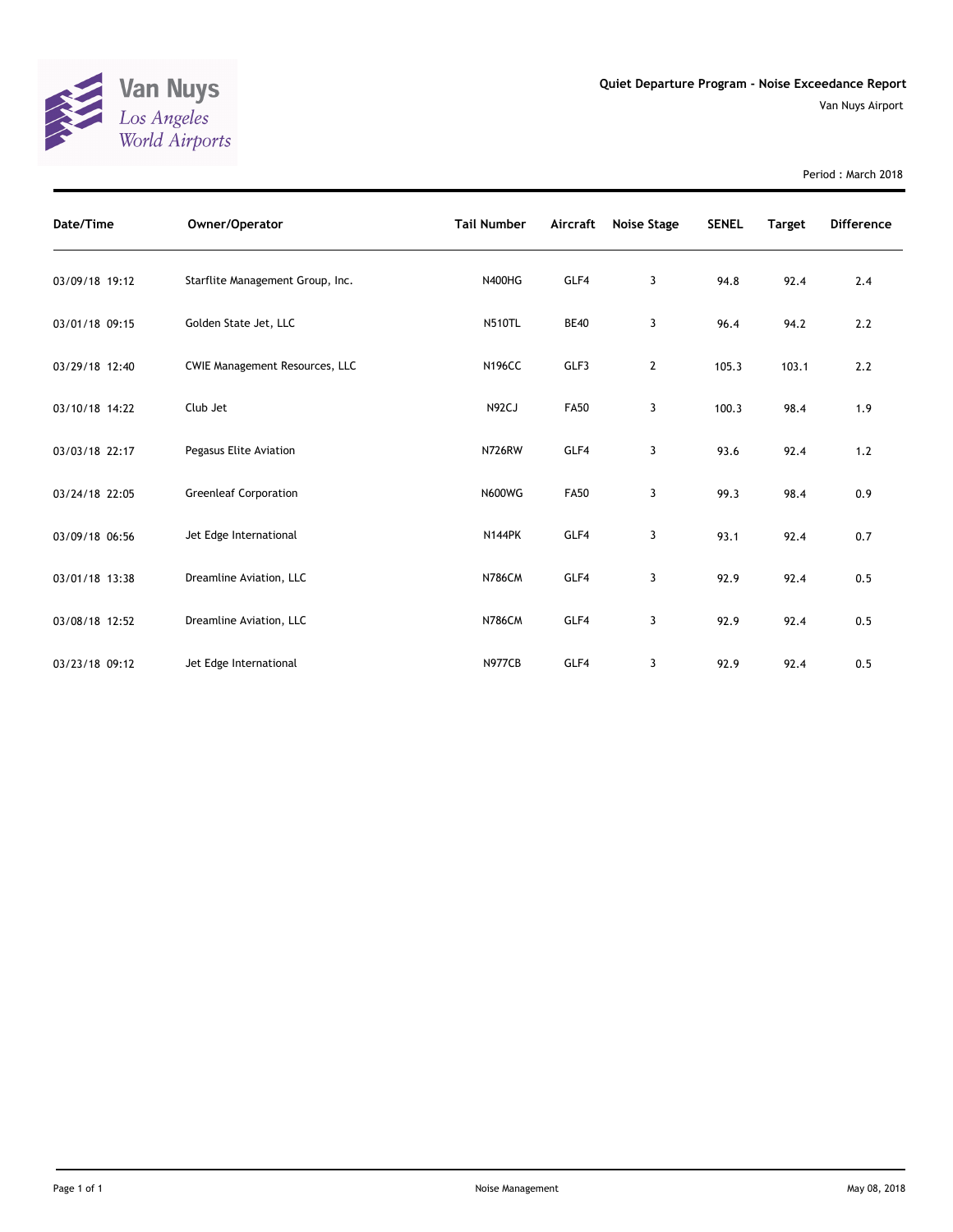

Period : March 2018

| Owner/Operator                        | <b>Departures Exceeding</b><br><b>Target Noise Level</b> | <b>Total Southbound</b><br><b>Jet Departures</b> |
|---------------------------------------|----------------------------------------------------------|--------------------------------------------------|
| Dreamline Aviation, LLC               | 2                                                        | 42                                               |
| Jet Edge International                | $\mathbf{2}$                                             | 61                                               |
| Starflite Management Group, Inc.      | $\mathbf{1}$                                             | .<br>$\mathbf{1}$                                |
| Club Jet                              | 1                                                        | $\mathbf{2}$                                     |
| <b>CWIE Management Resources, LLC</b> |                                                          | 2                                                |
| <b>Greenleaf Corporation</b>          |                                                          | 2                                                |
| Golden State Jet, LLC                 | 1                                                        | 13                                               |
| Pegasus Elite Aviation                | 1                                                        | 40                                               |
| 214BM, LLC                            | 0                                                        | .<br>$\mathbf{1}$                                |
| 26 North Aviation, Inc.               | 0                                                        | 1                                                |
| 3B Air, LLC                           | 0                                                        |                                                  |
| A Street, LLC                         | 0                                                        |                                                  |
| AAR International Financial Services  | 0                                                        |                                                  |
| ACM Aviation Services, Inc.           | 0                                                        |                                                  |
| AERO CHARTER Inc.                     | O                                                        |                                                  |
| Aero Service Group, Inc.              | 0                                                        |                                                  |
| AG Spanos Jet Center, Inc.            | 0                                                        |                                                  |
| Ageless Men's Health, LLC             | 0                                                        |                                                  |
| Air Finance Corporation               | 0                                                        |                                                  |
| Aircraft Services Group Inc           | 0                                                        |                                                  |
| AirJet Services, LLC                  | 0                                                        |                                                  |
| AirKraft One, LLC                     | 0                                                        |                                                  |
| Alante Air Charter, LLC               | 0                                                        |                                                  |
| Alitalia Cityliner                    | 0                                                        |                                                  |
| AMERICAN AIRLINES INC                 | O                                                        |                                                  |
| American Financial Group, Inc.        | 0                                                        |                                                  |
| AMERICAN JET INTERNATIONAL Corp.      | 0                                                        |                                                  |
| Amgen                                 | 0                                                        |                                                  |
| Anderson Air, Ltd.                    | 0                                                        |                                                  |
| Ares Technical Administration, LLC    | 0                                                        |                                                  |
| Armada Shipping A/S                   | 0                                                        |                                                  |
| A-Ron Resources, LLC                  | U                                                        |                                                  |
| ARS Air, LLC                          | 0                                                        |                                                  |
| Asset Preservation, Inc.              | 0                                                        |                                                  |
| Aurora Jet Partners                   | 0                                                        | 1                                                |
| Avalon Capital Group, LLC             | 0                                                        |                                                  |
| Aviation West Charters, Inc.          | 0                                                        |                                                  |
| Bay Jet, LLC                          | 0                                                        |                                                  |
| Bechtel Group, Inc                    | 0                                                        | 1                                                |
| BJETS Pte. Ltd                        | 0                                                        | $\mathbf{1}$                                     |

The Van Nuys Airport Fly Friendly - Quiet Departure Program asks that operators of jet aircraft use manufacturer's or NBAA quiet departure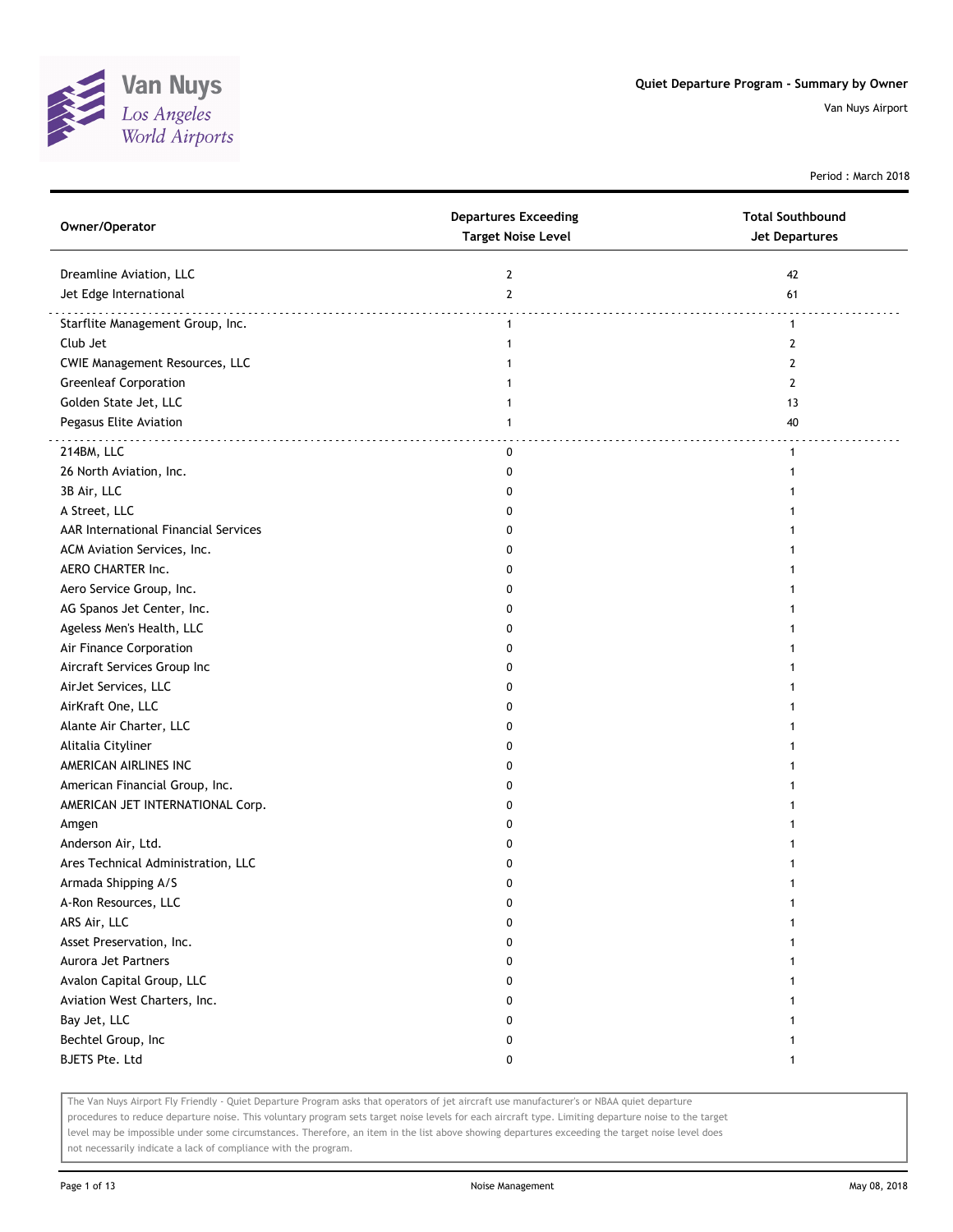

Period : March 2018

| Owner/Operator                             | <b>Departures Exceeding</b><br><b>Target Noise Level</b> | <b>Total Southbound</b><br>Jet Departures |
|--------------------------------------------|----------------------------------------------------------|-------------------------------------------|
| BNY Capital Funding, LLC                   | 0                                                        |                                           |
| Bolavi Aviation, LLC                       | 0                                                        |                                           |
| Bond Aire, LLC                             | 0                                                        |                                           |
| Bridgewater Aircraft Ownership I, LLC      | 0                                                        |                                           |
| Burnett Aviation Company, Inc.             | 0                                                        |                                           |
| C C Industries, Inc.                       | 0                                                        |                                           |
| <b>C'Air Leasing</b>                       | 0                                                        |                                           |
| Calvin Klein Studio, LLC                   | 0                                                        |                                           |
| Canyon Partners, LLC                       | 0                                                        |                                           |
| Center Air, LLC                            | 0                                                        |                                           |
| Central Missouri Aviation, Inc             | 0                                                        |                                           |
| Chantilly Air, Inc.                        | 0                                                        |                                           |
| Childish Creations International, Inc.     | 0                                                        |                                           |
| Citation X17 Ventures, LLC                 | 0                                                        |                                           |
| CitationAir                                | 0                                                        |                                           |
| CJ2 LLC                                    | 0                                                        |                                           |
| Clear Channel Communication, Inc.          | 0                                                        |                                           |
| Cobalt Air Leasing, LLC                    | 0                                                        |                                           |
| Cochran Chapel Equipment Holdings, LLC     | 0                                                        |                                           |
| <b>Compass Airlines</b>                    | 0                                                        |                                           |
| Consolidated Investment Group, LLC         | 0                                                        |                                           |
| Copper Beech Capital, LLC                  | 0                                                        |                                           |
| Coral Air LLC                              | 0                                                        |                                           |
| Corporate Air, LLC                         | 0                                                        |                                           |
| Corporate Flight Management, Inc.          | 0                                                        |                                           |
| Corsair Two, LLC                           | 0                                                        |                                           |
| Culbertson Aviation, LLC                   | 0                                                        |                                           |
| Cutter Aviation, Inc.                      | 0                                                        |                                           |
| D.W. Morgan Company                        | 0                                                        |                                           |
| Daniel Calugar                             | 0                                                        |                                           |
| Dassault Falcon Jet Corporation            | 0                                                        |                                           |
| DeBartolo Property Group Flight Department | 0                                                        |                                           |
| Delta Rim, Inc.                            | 0                                                        |                                           |
| Delux Public Charter, LLC                  | 0                                                        |                                           |
| Desarrollos Globales Alianza, SA de CV     | 0                                                        |                                           |
| Diamond Aviation                           | 0                                                        |                                           |
| DUCK POND AVIATION II LLC                  | 0                                                        |                                           |
| East Coast Flight Services, Inc.           | 0                                                        |                                           |
| Edgewood Properties, Inc.                  | 0                                                        |                                           |
| EDL Holdings, LLC                          | 0                                                        |                                           |
| Eight Aero, LLC                            | 0                                                        | 1                                         |

The Van Nuys Airport Fly Friendly - Quiet Departure Program asks that operators of jet aircraft use manufacturer's or NBAA quiet departure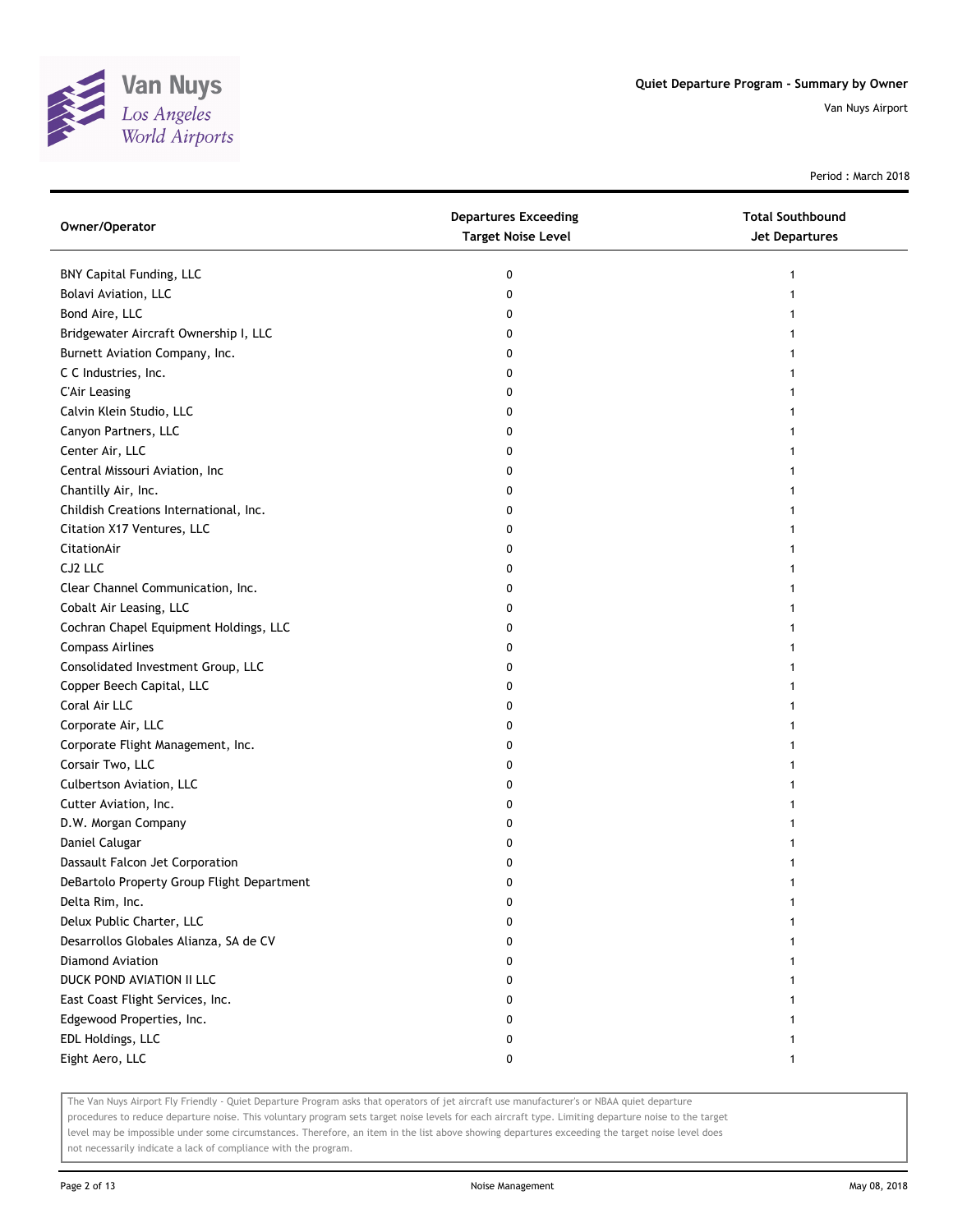

Period : March 2018

| Owner/Operator                              | <b>Departures Exceeding</b><br><b>Target Noise Level</b> | <b>Total Southbound</b><br><b>Jet Departures</b> |
|---------------------------------------------|----------------------------------------------------------|--------------------------------------------------|
| Essay Management Services, LLC              | 0                                                        | 1                                                |
| ExcelAire, LLC                              | 0                                                        |                                                  |
| Exclusive Jets, LLC                         | 0                                                        |                                                  |
| Execujet (UK) Ltd.                          | 0                                                        |                                                  |
| ExecuJet Middle East Co., LLC               | 0                                                        |                                                  |
| Executive Fliteways, Inc.                   | 0                                                        |                                                  |
| <b>Express Transportation Corporation</b>   | 0                                                        |                                                  |
| EYWAir, LLC                                 | 0                                                        |                                                  |
| Falcon Aviation Ltd., Co.                   | 0                                                        |                                                  |
| Falcon Point Aviation, LLC                  | 0                                                        |                                                  |
| FedEx                                       | 0                                                        |                                                  |
| <b>FEDEX EXPRESS</b>                        | 0                                                        |                                                  |
| First Jet                                   | 0                                                        |                                                  |
| <b>Fitness Management Corporation</b>       | 0                                                        |                                                  |
| Fleet Unlimited, Inc.                       | 0                                                        |                                                  |
| <b>Flight Operations</b>                    | 0                                                        |                                                  |
| Flightexec                                  | 0                                                        | 1                                                |
| Flying Fox, LLC                             | 0                                                        | 1                                                |
| Flyteme Aviation, LLC                       | 0                                                        |                                                  |
| Franklin-Templeton Travel, Inc.             | 0                                                        |                                                  |
| Gainesville Aircraft Sales, Inc.            | 0                                                        |                                                  |
| Gama Aviation Signature Aircraft Management | 0                                                        |                                                  |
| Gamel Howe Andros Aviation, LLC             | 0                                                        |                                                  |
| Garrett Thornburg Revocable Trust           | 0                                                        |                                                  |
| <b>GCI COMMUNICATION CORP</b>               | 0                                                        |                                                  |
| GH Aviation Pty. Ltd.                       | 0                                                        | 1                                                |
| Global Services Detroit LLC                 | 0                                                        | 1                                                |
| GlobalL Pacific Aviation, Inc.              | 0                                                        | 1                                                |
| Globus Aviation, LLC                        | 0                                                        |                                                  |
| Golden Sky, Ltd.                            | 0                                                        |                                                  |
| Grancor Aviation Inc.                       | 0                                                        |                                                  |
| Grech Air, LLC                              | 0                                                        |                                                  |
| Green Chair Productions, Inc.               | 0                                                        |                                                  |
| GreenEagles, LLC                            | 0                                                        |                                                  |
| Greenfield Aviation, LLC                    | 0                                                        |                                                  |
| Grupo BanValor                              | 0                                                        |                                                  |
| GSA Industries Pty. Ltd.                    | 0                                                        |                                                  |
| Gull Aircorp, Inc.                          | 0                                                        |                                                  |
| <b>Guthy-Renker Corporation</b>             | 0                                                        |                                                  |
| Hawker 258272, Ltd.                         | 0                                                        |                                                  |
| Hawker RC7 LLC                              | 0                                                        | 1                                                |

The Van Nuys Airport Fly Friendly - Quiet Departure Program asks that operators of jet aircraft use manufacturer's or NBAA quiet departure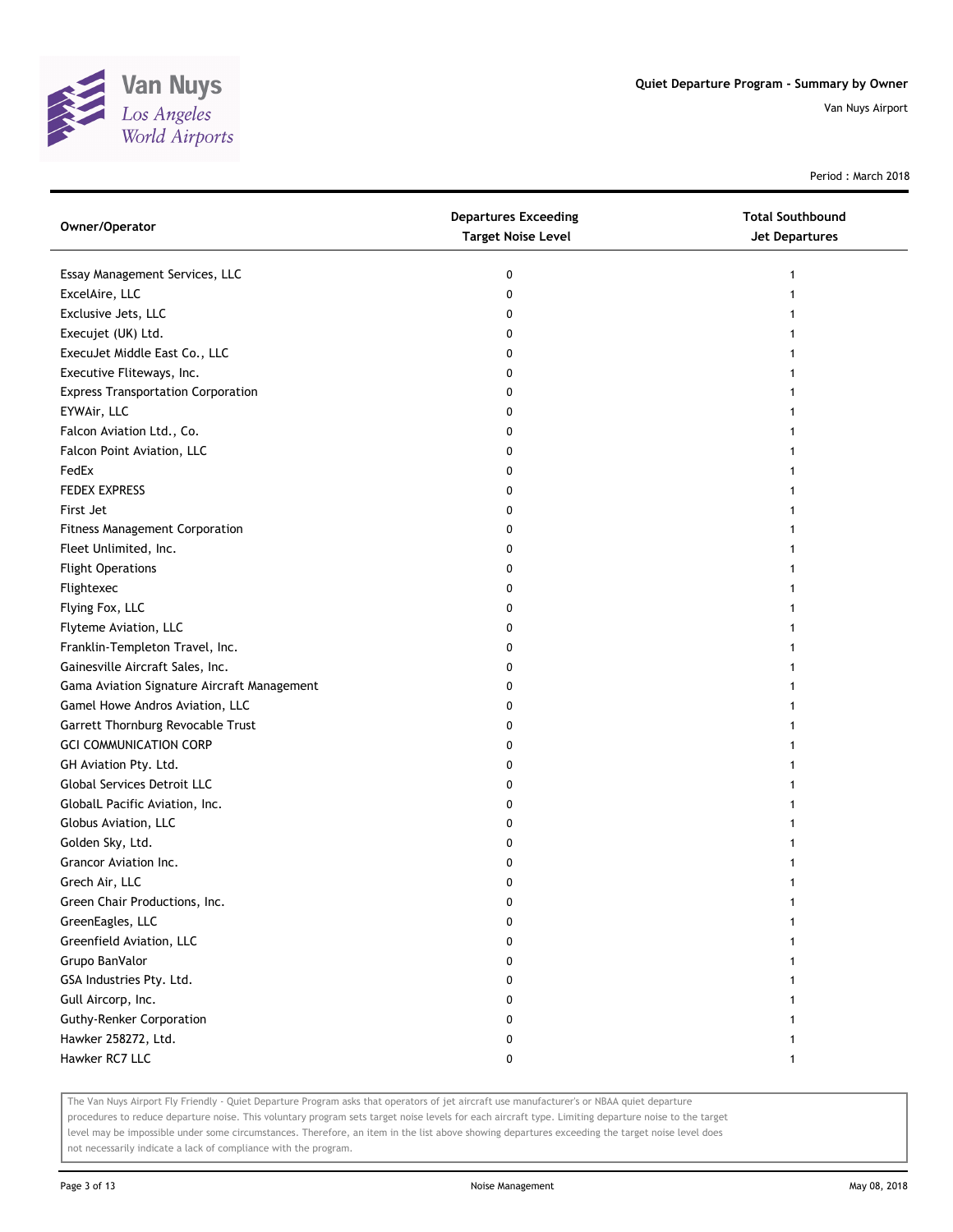

Period : March 2018

| Owner/Operator                       | <b>Departures Exceeding</b><br><b>Target Noise Level</b> | <b>Total Southbound</b><br>Jet Departures |
|--------------------------------------|----------------------------------------------------------|-------------------------------------------|
| Helibro, LLC                         | 0                                                        |                                           |
| HGA, LLC                             | 0                                                        |                                           |
| Hills Aviation, LLC                  | 0                                                        |                                           |
| Hilltop Holdings, Inc.               | 0                                                        |                                           |
| HMV Aviation, LLC                    | 0                                                        |                                           |
| Hogs Head Air I, LLC                 | 0                                                        |                                           |
| Horizon Group, Inc.                  | 0                                                        |                                           |
| Hudson Automotive Group, Inc.        | 0                                                        |                                           |
| I.M.P. Group, Limited                | 0                                                        |                                           |
| IHeartmedia Management Services, INC | 0                                                        |                                           |
| lyafyl, LLC                          | 0                                                        |                                           |
| J. R. Aviation, LLC                  | 0                                                        |                                           |
| J. R. Simplot Company                | 0                                                        |                                           |
| Jackson Family Enterprises, Inc.     | 0                                                        |                                           |
| Jet Air, LLC                         | 0                                                        |                                           |
| Jet Aviation Business Jets, Inc.     | 0                                                        |                                           |
| Jet Logistics, Inc.                  | 0                                                        |                                           |
| Jet Methods                          | 0                                                        |                                           |
| Jet Place, Inc.                      | 0                                                        |                                           |
| Jet Source Charter, Inc.             | 0                                                        |                                           |
| Jet Transfer, LLC                    | 0                                                        |                                           |
| JetSelect Aviation                   | 0                                                        |                                           |
| Jetsmart, Inc.                       | 0                                                        |                                           |
| Jim Falk Lexus of Beverly Hills      | 0                                                        |                                           |
| Joe Gibbs Racing                     | 0                                                        |                                           |
| <b>JOTTS LLC</b>                     | 0                                                        |                                           |
| Journey Aviation. LLC                | 0                                                        |                                           |
| JPMorgan Chase Bank, N.A.            | 0                                                        |                                           |
| Justice Air, Inc.                    | 0                                                        |                                           |
| K5-Aviation GmbH                     | 0                                                        |                                           |
| Kedec Services, LLC                  | 0                                                        |                                           |
| Kirkendoll Management, LLC           | 0                                                        |                                           |
| KJC Asset Management, LLC            | 0                                                        |                                           |
| <b>KUSA Aviation</b>                 | 0                                                        |                                           |
| KW Flight, LLC                       | 0                                                        |                                           |
| Kyle Busch Group, LLC                | 0                                                        |                                           |
| L & G Aviation, LLC                  | 0                                                        |                                           |
| Langham Developments, LLC            | 0                                                        |                                           |
| Las Vegas Sands Corp.                | 0                                                        |                                           |
| Latin Talent Productions, Inc.       | 0                                                        |                                           |
| Lavinia Aircraft Leasing, LLC        | 0                                                        | 1                                         |

The Van Nuys Airport Fly Friendly - Quiet Departure Program asks that operators of jet aircraft use manufacturer's or NBAA quiet departure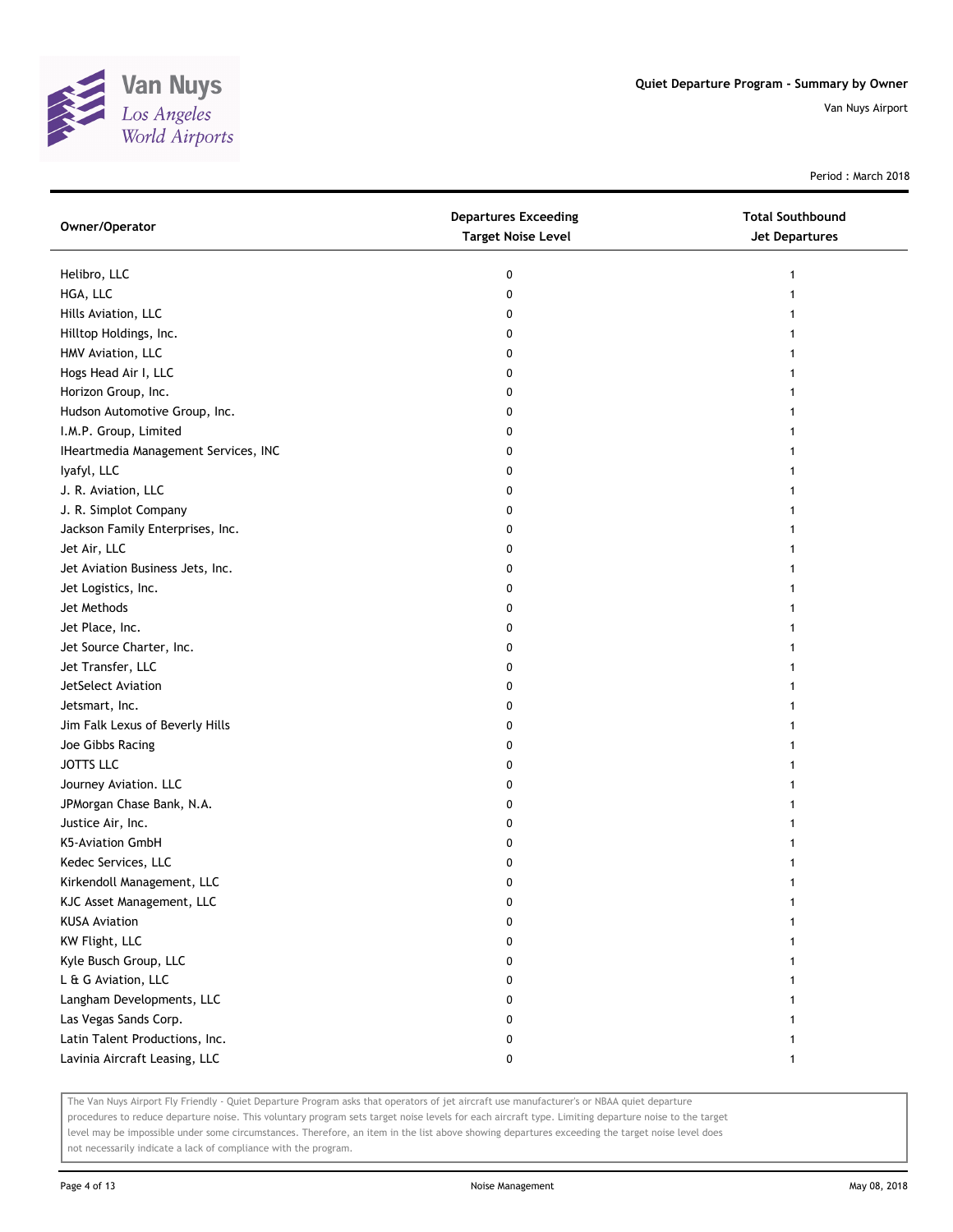

Period : March 2018

| Owner/Operator                                     | <b>Departures Exceeding</b><br><b>Target Noise Level</b> | <b>Total Southbound</b><br>Jet Departures |
|----------------------------------------------------|----------------------------------------------------------|-------------------------------------------|
| Lentini Aviation, Inc.                             | 0                                                        |                                           |
| Life Time Fitness, Inc.                            | 0                                                        |                                           |
| Live Oak Banking Company                           | 0                                                        |                                           |
| Lucky Stars, LLC                                   | 0                                                        |                                           |
| Luft Aviation Charter, Pty. Ltd.                   | 0                                                        |                                           |
| LVR Capital, LLC                                   | 0                                                        |                                           |
| M.A.R. Aviation SN 204, LLC                        | 0                                                        |                                           |
| M.G. Aviation, Inc.                                | 0                                                        |                                           |
| MA Aviation, LLC                                   | 0                                                        |                                           |
| Mach One Air Charters, Inc.                        | 0                                                        |                                           |
| Magnum Industria da Amazonia, SA                   | 0                                                        |                                           |
| Mahaney Air, LLC                                   | 0                                                        |                                           |
| Malibu Consulting, Ltd.                            | 0                                                        |                                           |
| Manhattan Travel, LLC                              | 0                                                        |                                           |
| Mannco, LLC                                        | 0                                                        |                                           |
| Marotta Controls, Inc.                             | 0                                                        |                                           |
| McDonald Aviation, LLC                             | 0                                                        |                                           |
| McGilvra Management Services, LLC                  | 0                                                        |                                           |
| MCGRATH AIR 2 LLC                                  | 0                                                        |                                           |
| Meridian Air Charter                               | 0                                                        |                                           |
| MHL Logistics, LLC                                 | 0                                                        |                                           |
| Michael Strasser GmbH & Co. KG                     | 0                                                        |                                           |
| Million Air - Dallas                               | 0                                                        |                                           |
| Morningstar Partners, Ltd., DBA Auroa Jet Partners | 0                                                        |                                           |
| MP Aviation, LLC                                   | 0                                                        |                                           |
| MSG Aircraft Leasing, LLC                          | 0                                                        |                                           |
| MTC Enterprises, LLC                               | 0                                                        |                                           |
| Mustang Systems, LLC                               | 0                                                        |                                           |
| MWM AG, LLC                                        | 0                                                        |                                           |
| N324CH, LLC                                        | 0                                                        |                                           |
| N525ML, LLC                                        | 0                                                        |                                           |
| N767CJ, LLC                                        | 0                                                        |                                           |
| N770CJ, LLC                                        | 0                                                        |                                           |
| N969JJ, Inc.                                       | 0                                                        |                                           |
| Navajo Refining GP, LLC                            | 0                                                        |                                           |
| New Process Steel, LP                              | 0                                                        |                                           |
| Next Sparc Aviation, LLC                           | 0                                                        |                                           |
| Niznick Enterprises, Inc.                          | 0                                                        |                                           |
| Norman Aircraft Leasing, Inc.                      | 0                                                        |                                           |
| North Point Aviation, LLC                          | 0                                                        |                                           |
| Northern Illinois Flight Center, Inc.              | 0                                                        | 1                                         |

The Van Nuys Airport Fly Friendly - Quiet Departure Program asks that operators of jet aircraft use manufacturer's or NBAA quiet departure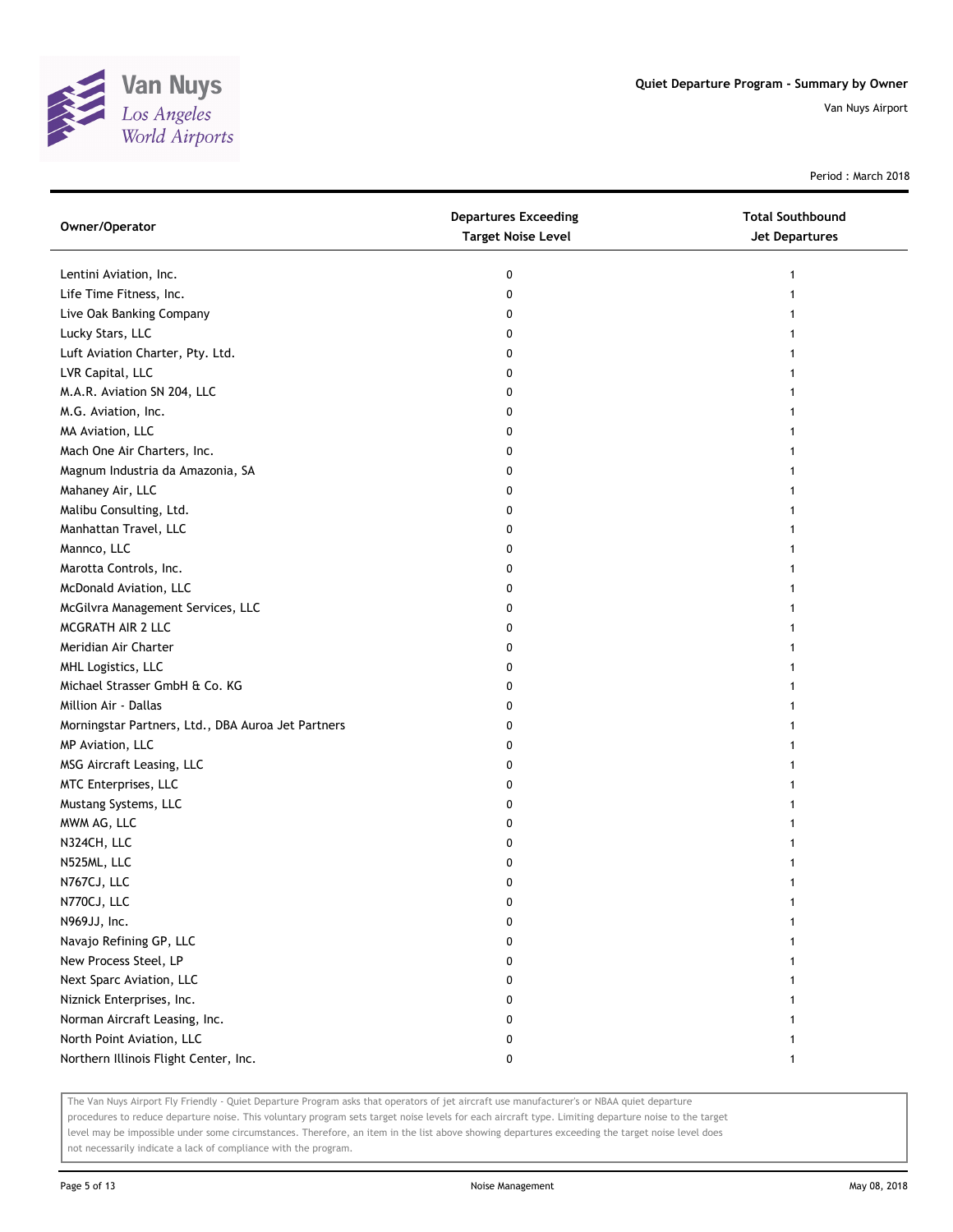

Period : March 2018

| Owner/Operator                    | <b>Departures Exceeding</b><br><b>Target Noise Level</b> | <b>Total Southbound</b><br>Jet Departures |
|-----------------------------------|----------------------------------------------------------|-------------------------------------------|
| NSHE Eddyville, LLC               | 0                                                        |                                           |
| NXT, Inc.                         | 0                                                        |                                           |
| Odysseus, LLC                     | 0                                                        |                                           |
| Oregon Flight Services, LLC       | 0                                                        |                                           |
| Parker Drilling Company           | 0                                                        |                                           |
| Pat Enterprises, LLC.             | 0                                                        | 1                                         |
| PDKAA 250 HM Partners, LLC        | 0                                                        | 1                                         |
| People's Choice Consulting, LLC   | 0                                                        | 1                                         |
| Personal Jet Charter, Inc.        | 0                                                        |                                           |
| Pilgrim Air, LLC                  | 0                                                        |                                           |
| Pine Cone Flying, LLC             | 0                                                        |                                           |
| PNC Equipment Finance, LLC        | 0                                                        |                                           |
| Polar Equipment, LLC              | 0                                                        |                                           |
| Premier Jets, Inc.                | 0                                                        |                                           |
| Prime Aviation Pty. Ltd.          | 0                                                        |                                           |
| Professional Jet, Inc.            | 0                                                        |                                           |
| Red Light Management              | 0                                                        | 1                                         |
| Red.com                           | 0                                                        |                                           |
| Regian Services, LLC              | 0                                                        |                                           |
| Riava Investments, LLC            | 0                                                        |                                           |
| Rimbaka Forestry Corp Sdn. Bhd.   | 0                                                        |                                           |
| Rippeto Holdings, LLC             | 0                                                        |                                           |
| RJP Manageco, LLC                 | 0                                                        |                                           |
| RLB Holdings Transportation, LLC  | 0                                                        |                                           |
| Roaring Springs Ranch, Inc.       | 0                                                        |                                           |
| Rockit II, LLC                    | 0                                                        |                                           |
| Romanza Aviation II, LLC          | 0                                                        |                                           |
| Royal Air Freight, Inc.           | 0                                                        |                                           |
| RSH Consulting, LLC               | 0                                                        |                                           |
| SAF Flight, LLC                   | 0                                                        |                                           |
| Sakim Investments, LLC            | 0                                                        |                                           |
| Saldarriaga Giraldo, Inc.         | 0                                                        |                                           |
| Salem Aviation                    | 0                                                        |                                           |
| Sam Air Leasing, LLC              | 0                                                        |                                           |
| Sands Aviation, LLC               | 0                                                        |                                           |
| SC Aviation Inc                   | 0                                                        |                                           |
| Scott, D. Gregory                 | 0                                                        |                                           |
| Sentry Ridge Aviation, LLC        | 0                                                        |                                           |
| Shamrock Capital Corporation, LLC | 0                                                        |                                           |
| Sheffield, Bryan Scott            | 0                                                        |                                           |
| Silicon Valley Express, Inc.      | 0                                                        | 1                                         |

The Van Nuys Airport Fly Friendly - Quiet Departure Program asks that operators of jet aircraft use manufacturer's or NBAA quiet departure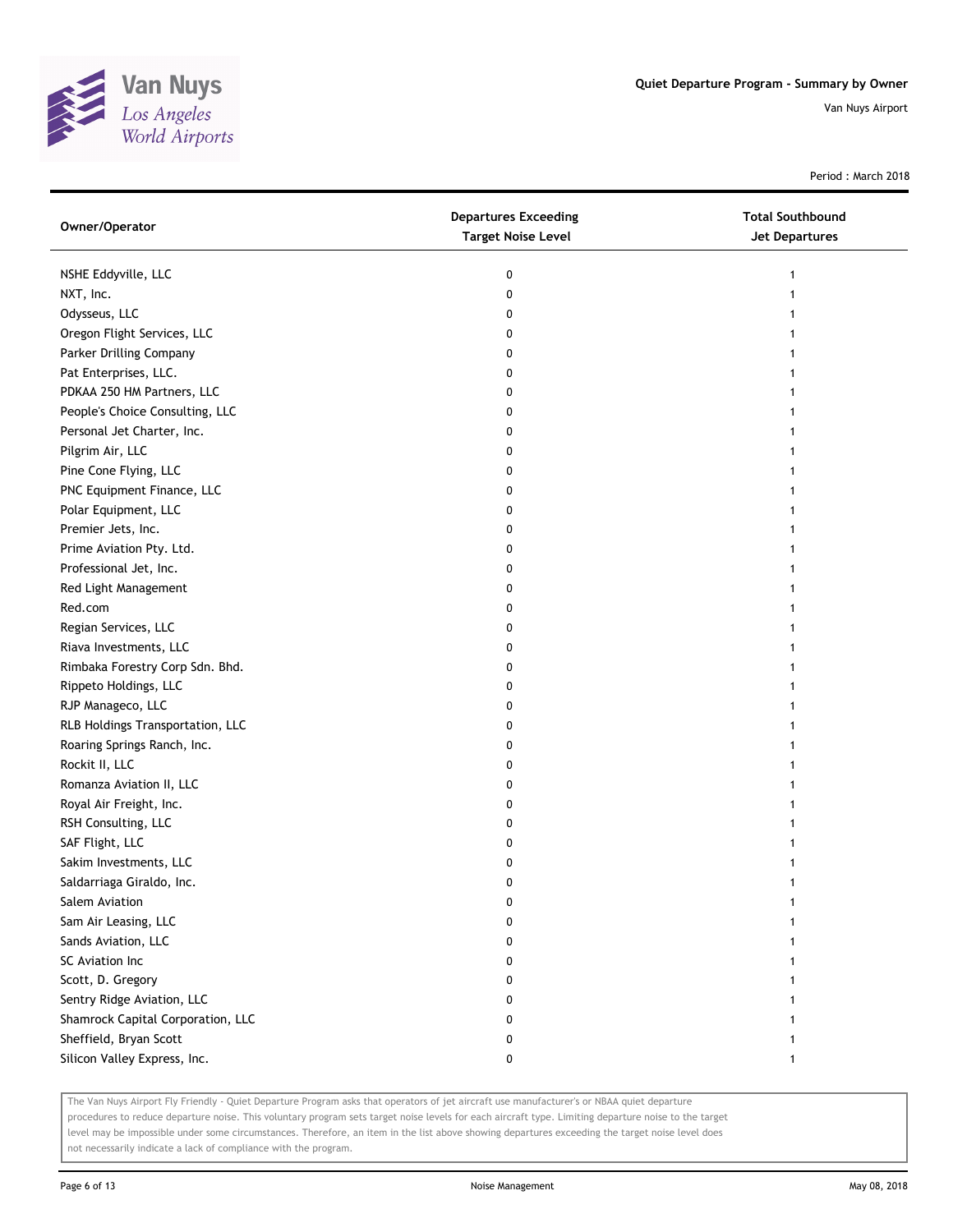

Period : March 2018

| Owner/Operator                           | <b>Departures Exceeding</b><br><b>Target Noise Level</b> | <b>Total Southbound</b><br><b>Jet Departures</b> |
|------------------------------------------|----------------------------------------------------------|--------------------------------------------------|
| Six Pirates, LLC                         | 0                                                        |                                                  |
| Sloan Capital Companies, LLC             | 0                                                        |                                                  |
| SMRK, LLC                                | 0                                                        |                                                  |
| SP Aviation, Inc.                        | 0                                                        |                                                  |
| Speedero, LLC                            | 0                                                        |                                                  |
| SRD Equipment Holdings 3007, LLC         | 0                                                        |                                                  |
| Star Adventures, LLC                     | 0                                                        |                                                  |
| Sunshine State Capital Management, LLC   | 0                                                        |                                                  |
| Superior Transportation Associates, Inc. | 0                                                        |                                                  |
| SW Leasing of South Florida, LLC         | 0                                                        |                                                  |
| Swift Aircraft Management, LLC           | 0                                                        |                                                  |
| T-18 Holdings, LLC                       | 0                                                        |                                                  |
| Talon Air Inc                            | 0                                                        |                                                  |
| Tavaero Jet Charter, Inc.                | 0                                                        |                                                  |
| TCN TRANSPORT 300 LLC                    | 0                                                        |                                                  |
| <b>Textron Financial Corporation</b>     | 0                                                        |                                                  |
| The Heavener Company Leasing, LLC        | 0                                                        |                                                  |
| The Jet Place, Inc.                      | 0                                                        |                                                  |
| The Kroger Company                       | 0                                                        |                                                  |
| Threshold Technologies, Inc.             | 0                                                        |                                                  |
| Tierra Dulce, LLC                        | 0                                                        |                                                  |
| TNC Equipment, LLC                       | 0                                                        |                                                  |
| Tri-Marine International                 | 0                                                        |                                                  |
| TrooperAir LLC                           | 0                                                        |                                                  |
| True Aviation, Inc.                      | 0                                                        |                                                  |
| True Speed Enterprises II, Inc.          | 0                                                        |                                                  |
| <b>TVPX</b>                              | 0                                                        |                                                  |
| Universal Health Management, LLC         | 0                                                        |                                                  |
| US AIRFORCE SPECIAL OPERATIONS COMMAND   | 0                                                        |                                                  |
| V.T. Aviation, LLC                       | 0                                                        |                                                  |
| Vaerus Aviation, Inc.                    | 0                                                        |                                                  |
| Varsity Aviation II, LLC                 | 0                                                        |                                                  |
| Warley Aviation LLC                      | o                                                        |                                                  |
| WC Aviation, LLC                         | 0                                                        |                                                  |
| WCA Holdings IV, LLC                     | 0                                                        |                                                  |
| WestJet                                  | 0                                                        |                                                  |
| WILMINGTON TRUST CO TRUSTEE              | 0                                                        |                                                  |
| Wilshire Associates, Inc.                | 0                                                        |                                                  |
| Woodhill Aviation                        | 0                                                        |                                                  |
| <b>WTB Financial Corporation</b>         | 0                                                        |                                                  |
| Yuntian 2 Leasing Company, Ltd.          | 0                                                        |                                                  |

The Van Nuys Airport Fly Friendly - Quiet Departure Program asks that operators of jet aircraft use manufacturer's or NBAA quiet departure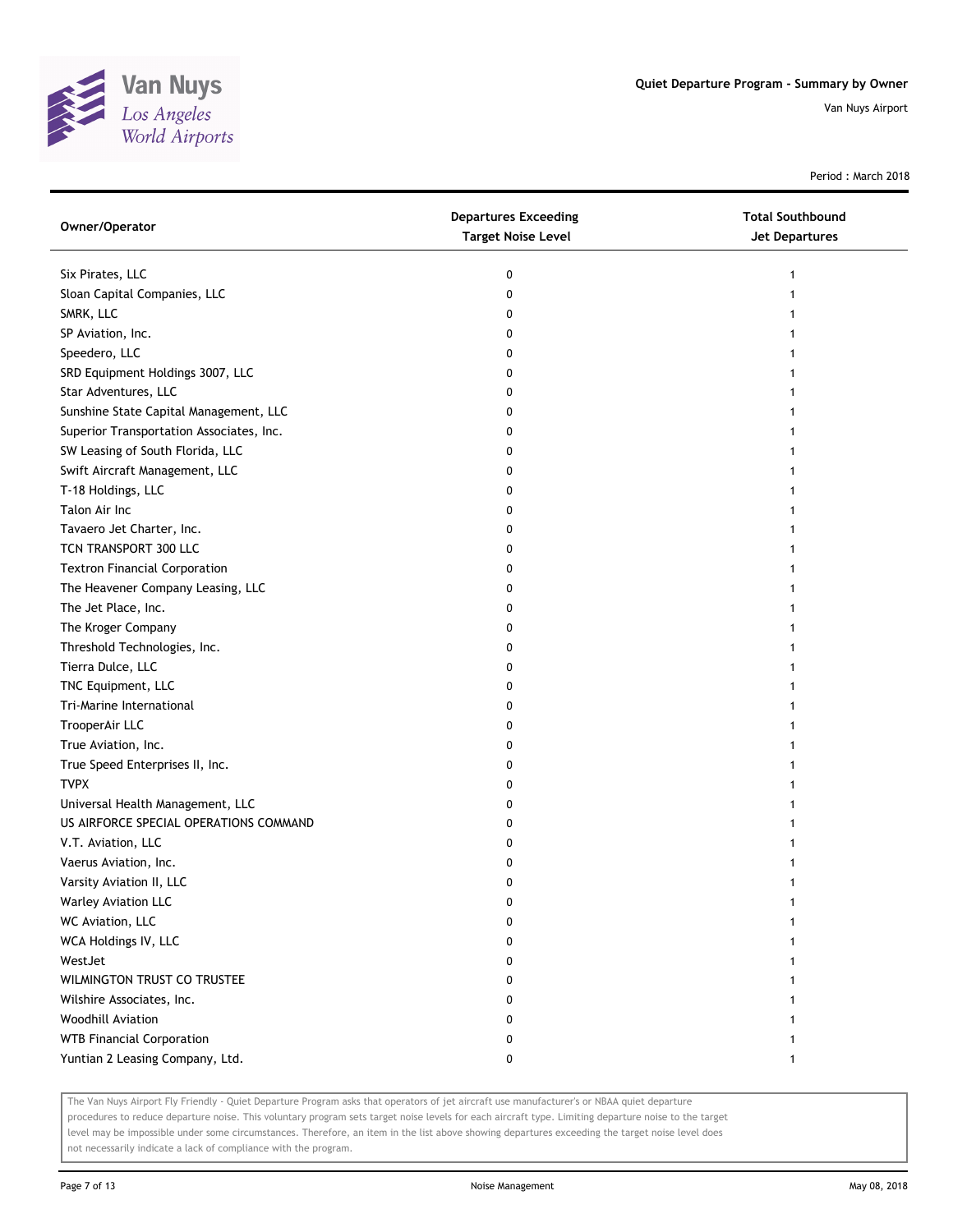

Period : March 2018

| Owner/Operator                           | <b>Departures Exceeding</b><br><b>Target Noise Level</b> | <b>Total Southbound</b><br><b>Jet Departures</b> |
|------------------------------------------|----------------------------------------------------------|--------------------------------------------------|
| Z Line Designs, Inc.                     | 0                                                        | 1                                                |
| Zeliff Aviation, LLC                     | 0                                                        | 1                                                |
| Zimmer, Inc.                             | 0                                                        | 1                                                |
| 320 Advisors, Inc.                       | 0                                                        | 2                                                |
| 477 Aviation, LLC                        | 0                                                        | 2                                                |
| 5664 Chalon, LLC                         | 0                                                        | 2                                                |
| 650 Leasing, LLC                         | 0                                                        | 2                                                |
| 650 NB, LLC                              | 0                                                        | 2                                                |
| 782 Partners, LLC                        | 0                                                        | $\mathbf{2}$                                     |
| AbbVie US, LLC                           | 0                                                        | $\overline{2}$                                   |
| ACI Jet                                  | 0                                                        | $\overline{2}$                                   |
| Advanced Air, LLC                        | 0                                                        | 2                                                |
| <b>Advantage Aviation Services</b>       | 0                                                        | 2                                                |
| Aero Jet Services, LLC                   | 0                                                        | $\overline{2}$                                   |
| Air 7, LLC                               | 0                                                        | 2                                                |
| Air Service Brokerage, LLC               | 0                                                        | 2                                                |
| Air Time, LLC                            | 0                                                        | 2                                                |
| Air7, LLC                                | 0                                                        | $\overline{2}$                                   |
| AirSprint, Inc.                          | 0                                                        | $\overline{2}$                                   |
| ARI Properties, LLC                      | 0                                                        | $\overline{2}$                                   |
| Aspen Air Leasing, LLC                   | 0                                                        | $\overline{2}$                                   |
| ATI Jet, Inc.                            | 0                                                        | 2                                                |
| Bakersfield Jet Center by Loyds Aviation | 0                                                        | 2                                                |
| Banc of America Leasing & Capital, LLC   | 0                                                        | $\mathbf{2}$                                     |
| Banu, LLC                                | 0                                                        | 2                                                |
| Blue Horizon Holdings LLC                | 0                                                        | 2                                                |
| <b>Broad LLC</b>                         | 0                                                        | 2                                                |
| Business Jet Managers, Inc.              | 0                                                        | 2                                                |
| Castle Aero Florida International, Inc.  | 0                                                        | $\overline{2}$                                   |
| Cavendish Investing, Ltd.                | 0                                                        | $\overline{2}$                                   |
| Central Management Services II LLC       | 0                                                        | 2                                                |
| <b>Chevron Aviation Services</b>         | 0                                                        | $\overline{2}$                                   |
| CTP Aviation, LLC                        | 0                                                        | 2                                                |
| Custom Jet Charters, LLC                 | 0                                                        | $\overline{2}$                                   |
| Disney Aviation Group                    | 0                                                        | $\overline{2}$                                   |
| Dole Foods Flight Operations, Inc.       | 0                                                        | 2                                                |
| DSEA Investments, LLC                    | 0                                                        | 2                                                |
| DT Equipment Leasing, LLC                | 0                                                        | $\mathbf{2}$                                     |
| EAL Leasing, Inc.                        | 0                                                        | $\overline{2}$                                   |
| Everair, LLC                             | 0                                                        | $\mathbf{2}$                                     |
| FL Aviation Corp.                        | 0                                                        | $\mathbf{2}$                                     |

The Van Nuys Airport Fly Friendly - Quiet Departure Program asks that operators of jet aircraft use manufacturer's or NBAA quiet departure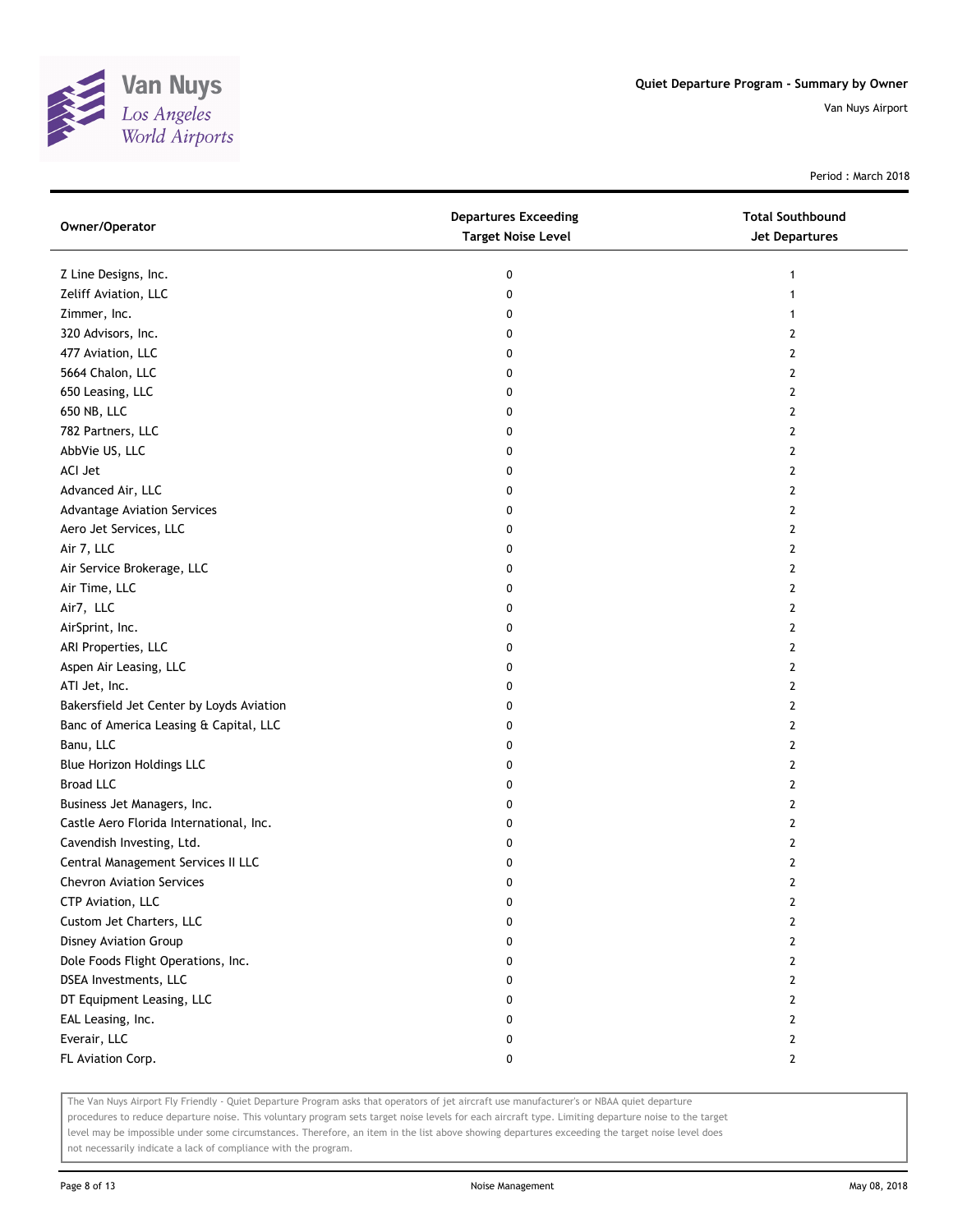

Period : March 2018

| Owner/Operator                          | <b>Departures Exceeding</b><br><b>Target Noise Level</b> | <b>Total Southbound</b><br>Jet Departures |
|-----------------------------------------|----------------------------------------------------------|-------------------------------------------|
| Flightworks                             | 0                                                        | 2                                         |
| Friedkin Aviation, Inc.                 | 0                                                        | 2                                         |
| G-IVSP N236CA, LLC                      | 0                                                        | $\overline{2}$                            |
| Glass Aviation, Inc.                    | 0                                                        | 2                                         |
| Global Aircraft, LLC                    | 0                                                        | 2                                         |
| Global Aviation, Inc.                   | 0                                                        | 2                                         |
| GS Five69, LLC                          | 0                                                        | 2                                         |
| <b>Gulfstream Aerospace Corporation</b> | 0                                                        | $\overline{2}$                            |
| HAS Suisse SA                           | 0                                                        | $\overline{2}$                            |
| Hill Air Company, Ltd                   | 0                                                        | $\overline{2}$                            |
| Jacksons Food Stores, Inc.              | 0                                                        | $\overline{2}$                            |
| JetSelect Aviation, LLC                 | 0                                                        | 2                                         |
| Keystone Aviation, LLC                  | 0                                                        | $\overline{2}$                            |
| Kirra A/C Leasing Partnership No. 1     | 0                                                        | 2                                         |
| Las Vegas Jet, LLC                      | 0                                                        | 2                                         |
| LJ60-318, LLC                           | 0                                                        | 2                                         |
| Macair, Inc.                            | 0                                                        | 2                                         |
| Mandalay Resort Group                   | 0                                                        | $\overline{2}$                            |
| <b>McDonald's Corporation</b>           | 0                                                        | 2                                         |
| Merle Norman Cosmetics, Inc.            | 0                                                        | 2                                         |
| <b>MGM Resorts International</b>        | 0                                                        | $\overline{2}$                            |
| Midland Financial Company               | 0                                                        | 2                                         |
| Millbrook Air                           | 0                                                        | $\overline{2}$                            |
| Moelis & Company Manager, LLC           | 0                                                        | 2                                         |
| Newsflight, Inc.                        | 0                                                        | 2                                         |
| Nextant Aircraft 9017, LLC              | 0                                                        | 2                                         |
| NicholasAir                             | 0                                                        | 2                                         |
| Northeastern Aviation Corporation       | 0                                                        | $\overline{2}$                            |
| Pacific Coast Jet Charter, Inc.         | 0                                                        | $\overline{2}$                            |
| Paragon Airways                         | 0                                                        | 2                                         |
| Park Air, LLC                           | 0                                                        | $\overline{2}$                            |
| Peed Aviation Int'l, LLC                | 0                                                        | $\overline{2}$                            |
| Penske Jet, Inc.                        | 0                                                        | $\overline{2}$                            |
| PMC Global, Inc.                        | 0                                                        | $\overline{2}$                            |
| Portland Falcon 20, LLC                 | 0                                                        | $\overline{2}$                            |
| Prestige Leasing Company, LLC           | 0                                                        | $\overline{2}$                            |
| Private Fliers II, LLC                  | 0                                                        | 2                                         |
| RB Aircraft Leasing, LLC.               | 0                                                        | $\overline{2}$                            |
| RDW Ventures, LLC                       | 0                                                        | $\overline{2}$                            |
| Red Wings, SA de CV                     | 0                                                        | $\overline{2}$                            |
| Riverside Aviation, LLC                 | 0                                                        | $\mathbf{2}$                              |

The Van Nuys Airport Fly Friendly - Quiet Departure Program asks that operators of jet aircraft use manufacturer's or NBAA quiet departure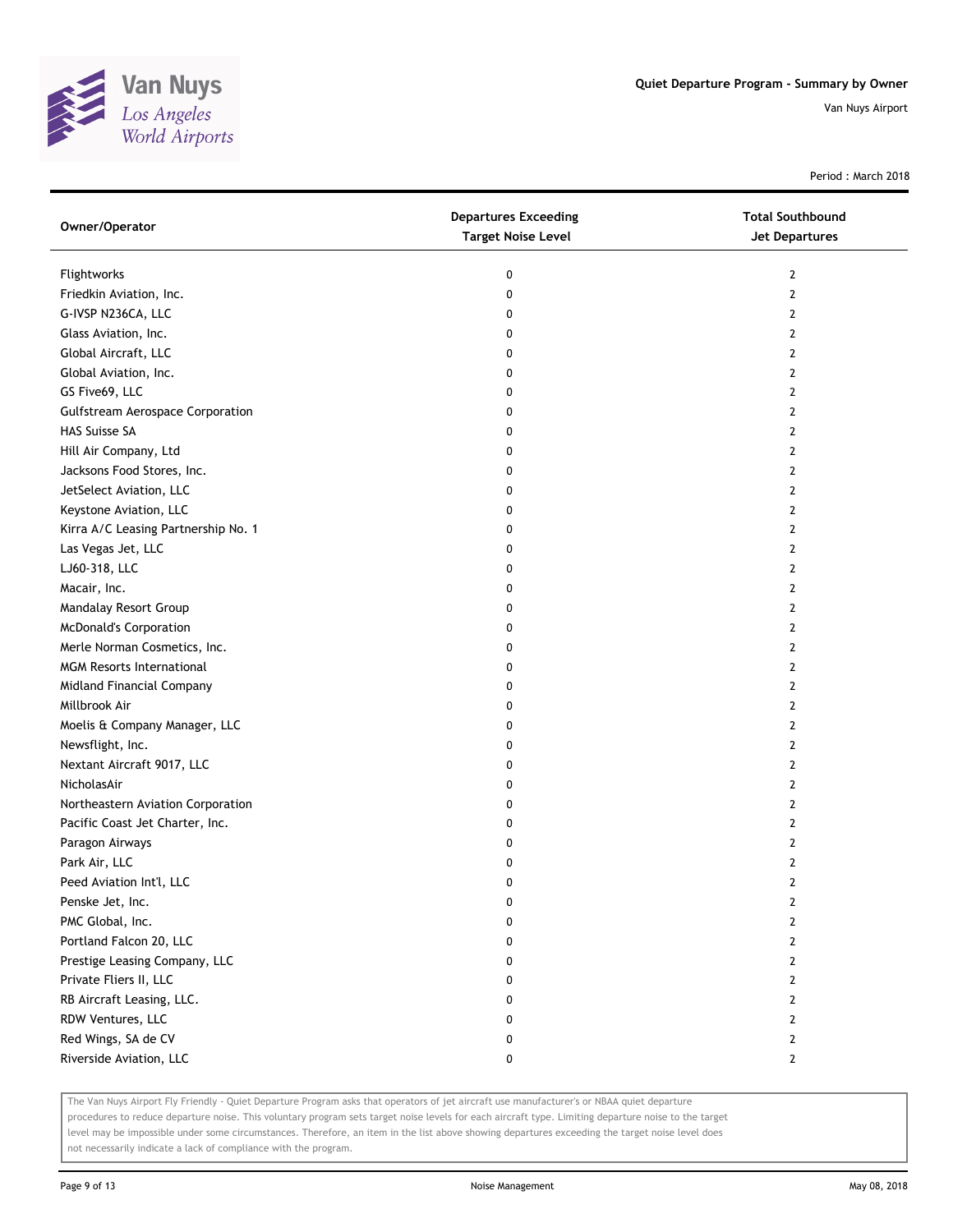

Period : March 2018

| Owner/Operator                          | <b>Departures Exceeding</b><br><b>Target Noise Level</b> | <b>Total Southbound</b><br>Jet Departures |
|-----------------------------------------|----------------------------------------------------------|-------------------------------------------|
| RPS Holdings, Inc.                      | 0                                                        | 2                                         |
| Servicios Aereos Ejecutivos, SA         | 0                                                        | 2                                         |
| Skyline Aviation II, LLC                | 0                                                        | 2                                         |
| Southwest Airlines                      | 0                                                        | 2                                         |
| Starjet, Inc.                           | 0                                                        | 2                                         |
| Stellair Aviation II, LLC               | 0                                                        | 2                                         |
| Stephens Institute                      | 0                                                        | 2                                         |
| Stim Air, Inc.                          | 0                                                        | 2                                         |
| Strange Bird, Inc.                      | 0                                                        | 2                                         |
| T Aereo, LLC                            | 0                                                        | 2                                         |
| Takle Management, LLC                   | 0                                                        | 2                                         |
| Tango Air, Inc.                         | 0                                                        | 2                                         |
| Templeton Assett Management, Ltd.       | 0                                                        | 2                                         |
| Terra Dulce, LLC                        | 0                                                        | 2                                         |
| Tony Robbins Productions, Inc.          | 0                                                        | 2                                         |
| TPG Capital, LP                         | 0                                                        | 2                                         |
| Trigger Air, LLC                        | 0                                                        | 2                                         |
| TVPX Aircraft Solutions, Inc            | 0                                                        | 2                                         |
| U.S. Bank Equipment Finance             | 0                                                        | 2                                         |
| Ultra-Lux Jets, Inc.                    | 0                                                        | 2                                         |
| Valley Logistics, LLC                   | 0                                                        | 2                                         |
| <b>VMI Enterprises LLC</b>              | 0                                                        | 2                                         |
| <b>Washington Corporations</b>          | 0                                                        | 2                                         |
| White Pint Two, LLC                     | 0                                                        | 2                                         |
| <b>ZC Aviation</b>                      | 0                                                        | 2                                         |
| Adams Office, LLC                       | 0                                                        | 3                                         |
| Agassi Enterprises, Inc.                | 0                                                        | 3                                         |
| Alexander Aviation, LLC                 | 0                                                        | 3                                         |
| Ambrose Corporation                     | 0                                                        | 3                                         |
| Aviation Services, LLC                  | 0                                                        | 3                                         |
| Axcess Aviation Maintenance Svcs., Inc. | 0                                                        | 3                                         |
| Blue Sky 45, LLC                        | 0                                                        | 3                                         |
| C.C. Calzone, LLC                       | 0                                                        | 3                                         |
| Corporate Flight International          | 0                                                        | 3                                         |
| Dumont Aircraft Charter, LLC            | 0                                                        | 3                                         |
| Flight Options, LLC                     | 0                                                        | 3                                         |
| FltPlan.com                             | 0                                                        | 3                                         |
| FUGA, Inc.                              | 0                                                        | 3                                         |
| Global Flight, Inc.                     | 0                                                        | 3                                         |
| <b>Grossman Company Properties</b>      | 0                                                        | 3                                         |
| GunVault, Inc.                          | 0                                                        | 3                                         |

The Van Nuys Airport Fly Friendly - Quiet Departure Program asks that operators of jet aircraft use manufacturer's or NBAA quiet departure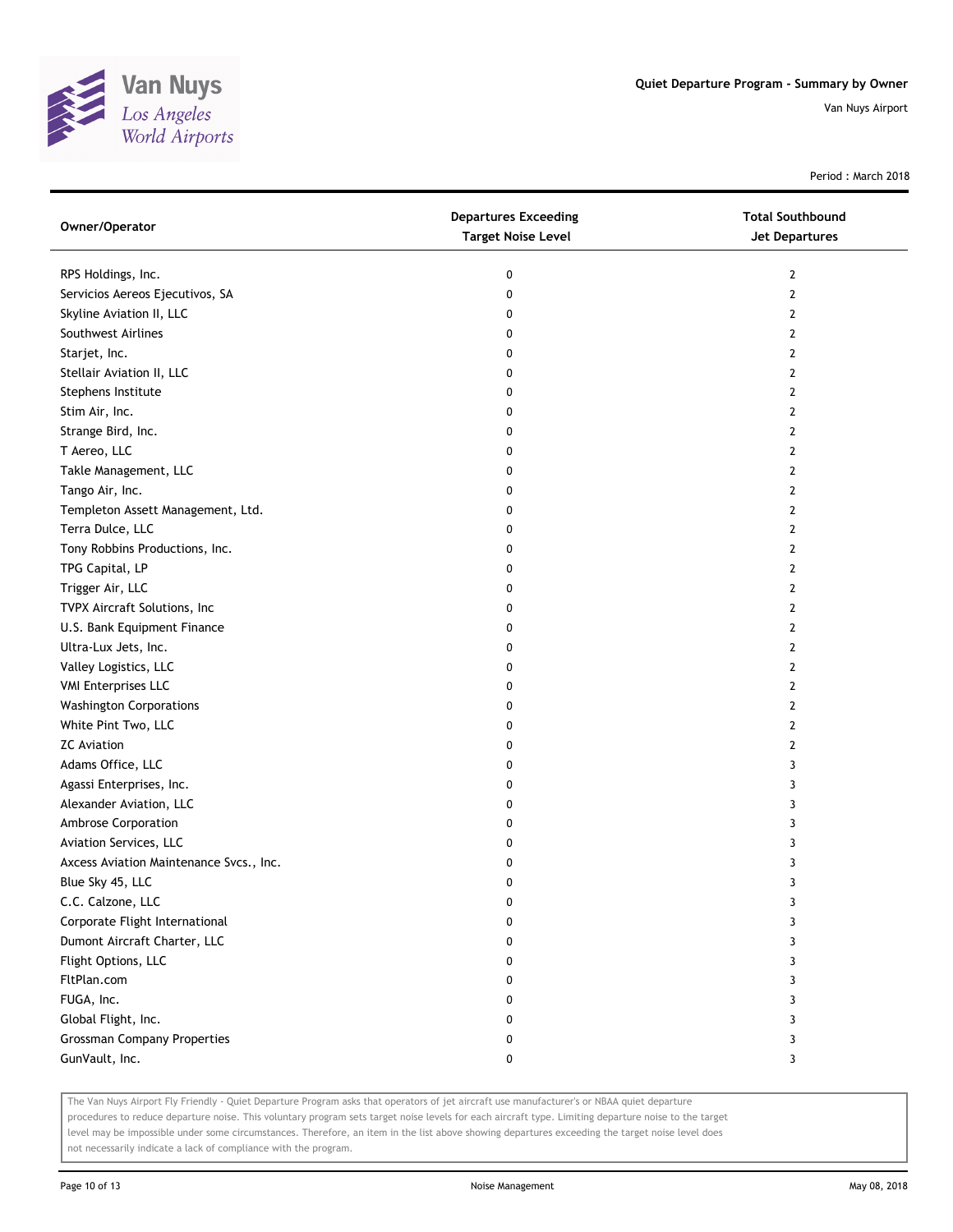

Period : March 2018

| Owner/Operator                                  | <b>Departures Exceeding</b><br><b>Target Noise Level</b> | <b>Total Southbound</b><br><b>Jet Departures</b> |
|-------------------------------------------------|----------------------------------------------------------|--------------------------------------------------|
| Guthy-Renker Aviation, LLC                      | 0                                                        | 3                                                |
| Her Honor, Inc.                                 | 0                                                        | 3                                                |
| Idemo, LLC                                      | 0                                                        | 3                                                |
| JES Aircraft Services, Inc.                     | 0                                                        | 3                                                |
| Journey Aviation, LLC                           | 0                                                        | 3                                                |
| KAL, LLC                                        | 0                                                        | 3                                                |
| Landmark Aviation                               | 0                                                        | 3                                                |
| Landmark Aviation Aircraft Management & Charter | 0                                                        | 3                                                |
| Lyon Aviation                                   | 0                                                        | 3                                                |
| Mountain Aviation, Inc                          | 0                                                        | 3                                                |
| N36MU, LLC                                      | 0                                                        | 3                                                |
| N75XP, LLC                                      | 0                                                        | 3                                                |
| NantWorks, LLC                                  | 0                                                        | 3                                                |
| NMH Aviation, Inc.                              | 0                                                        | 3                                                |
| Pinnacle Aviation, Inc.                         | 0                                                        | 3                                                |
| QS Partners, LLC                                | 0                                                        | 3                                                |
| RMR Capital Aviation, LLC                       | 0                                                        | 3                                                |
| Scottsdale Hangar One, LLC                      | 0                                                        | 3                                                |
| Skybird Aviation                                | 0                                                        | 3                                                |
| Southwest Aircraft Charter, LC                  | 0                                                        | 3                                                |
| The Phenom 30045, LLC                           | 0                                                        | 3                                                |
| <b>Tull Family Trust</b>                        | 0                                                        | 3                                                |
| United Medical Devices, LLC                     | 0                                                        | 3                                                |
| Via Feliz II, LLC                               | 0                                                        | 3                                                |
| Wachovia Financial Services, Inc.               | 0                                                        | 3                                                |
| Westfield Aviation, Inc. Pty. Ltd.              | 0                                                        | 3                                                |
| Air Rutter International                        | 0                                                        | 4                                                |
| <b>Andrew Bettis Aviation</b>                   | 0                                                        | 4                                                |
| Cinco Air Charter, LLC                          | 0                                                        | 4                                                |
| Globaljet NA, LLC                               | 0                                                        |                                                  |
| Irongate Air, LLC                               | 0                                                        |                                                  |
| JRW Aviation, Inc.                              | 0                                                        |                                                  |
| <b>KACALP Flight Operations</b>                 | o                                                        |                                                  |
| KMR Aviation, Inc.                              | 0                                                        |                                                  |
| Michigan Appearances, LLC                       | 0                                                        |                                                  |
| Mike Post Productions, Inc.                     | 0                                                        |                                                  |
| Pacific Coast Jet, LLC                          | 0                                                        |                                                  |
| Platinum Equity, LLC                            | 0                                                        |                                                  |
| Prime Jet US, LLC                               | 0                                                        |                                                  |
| Red Wing Aeroplane Co., LLC                     | 0                                                        |                                                  |
| Shally Enterprises, LLC                         | 0                                                        | 4                                                |

The Van Nuys Airport Fly Friendly - Quiet Departure Program asks that operators of jet aircraft use manufacturer's or NBAA quiet departure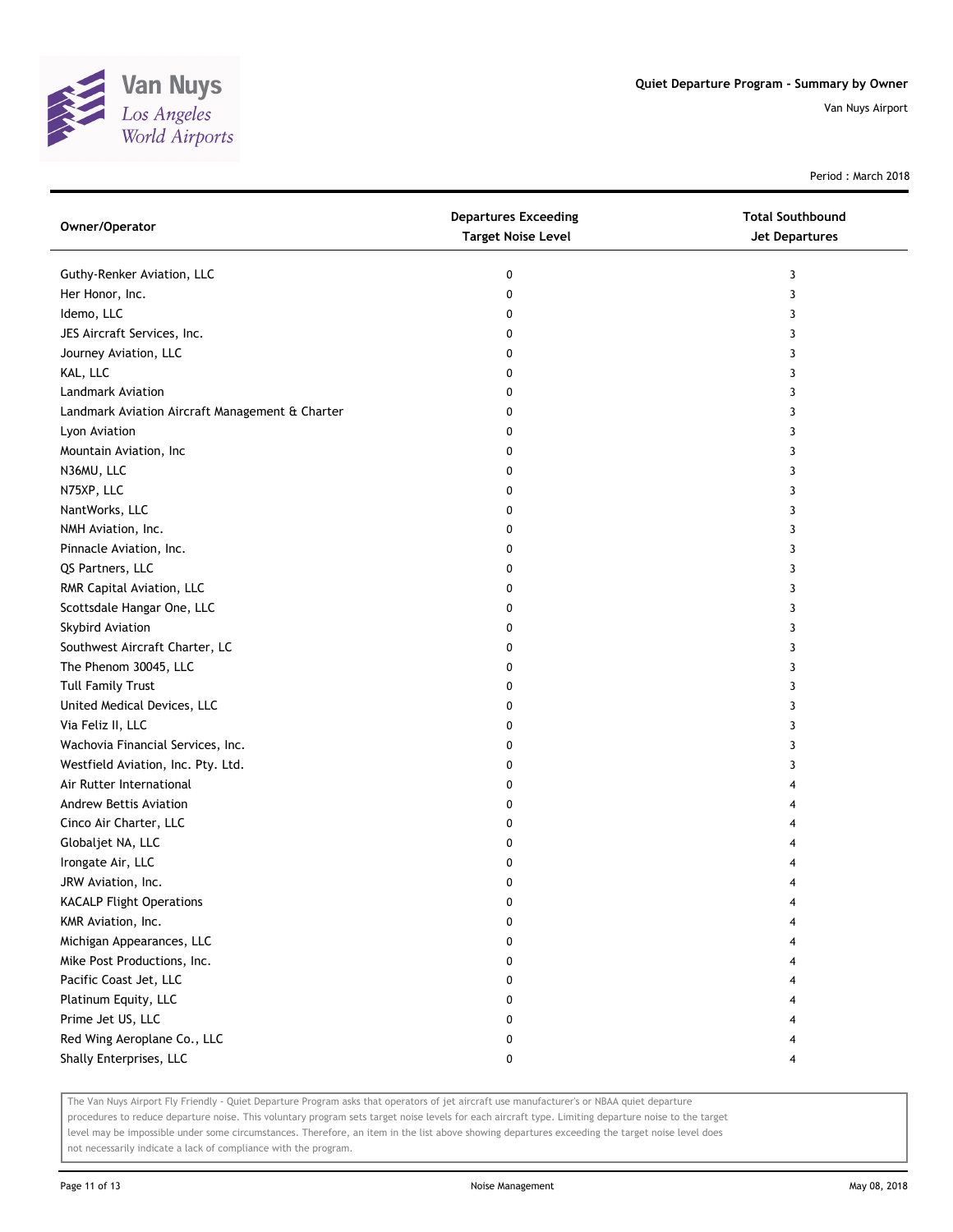

Period : March 2018

| Owner/Operator                           | <b>Departures Exceeding</b><br><b>Target Noise Level</b> | <b>Total Southbound</b><br><b>Jet Departures</b> |
|------------------------------------------|----------------------------------------------------------|--------------------------------------------------|
| TriPacific Managers, Inc.                | 0                                                        | 4                                                |
| VistaJet Limited                         | 0                                                        | 4                                                |
| West Coast Charters, LLC                 | 0                                                        | 4                                                |
| Acabel, LLC                              | 0                                                        | 5                                                |
| Airway Charter Services                  | 0                                                        | 5                                                |
| Aviation Consultants, Inc.               | 0                                                        | 5                                                |
| CTP Holdings, Inc.                       | 0                                                        | 5                                                |
| <b>East Holdings Limited</b>             | 0                                                        | 5                                                |
| Hollister Aviation, LLC                  | 0                                                        | 5                                                |
| Jet Aviation Flight Services             | 0                                                        | 5                                                |
| Jet Linx Aviation, LLC                   | 0                                                        | 5                                                |
| Leveled Wings, LLC                       | 0                                                        | 5                                                |
| LNW Consulting, LLC                      | 0                                                        | 5                                                |
| Paramount Pictures Corporation           | 0                                                        | 5                                                |
| Perfect Agreements Leasing, Inc.         | 0                                                        | 5                                                |
| Sky River Consulting, LLC                | 0                                                        | 5                                                |
| VLJ HA-420, LLC                          | 0                                                        | 5                                                |
| Watch Hill Capital, LLC                  | 0                                                        | 5                                                |
| 1st Avenue TJC, LLC                      | 0                                                        | 6                                                |
| Air Kaitar, LLC                          | 0                                                        | 6                                                |
| Air Lease Corporation                    | 0                                                        | 6                                                |
| <b>AVJET Corporation</b>                 | 0                                                        | 6                                                |
| <b>BAM Aviation, LLC</b>                 | 0                                                        | 6                                                |
| CI Jets                                  | 0                                                        | 6                                                |
| Cove Aviation Partners, LLC              | 0                                                        | 6                                                |
| Delta Private Jets                       | 0                                                        | 6                                                |
| Dumont Jets                              | 0                                                        | 6                                                |
| Ithaka Charter, LLC                      | 0                                                        | 6                                                |
| Leonard Green & Partners, L.P.           | 0                                                        | 6                                                |
| Morningstar Partners, Ltd.               | 0                                                        | 6                                                |
| <b>NVJETS</b>                            | 0                                                        | 6                                                |
| <b>Oakmont Corporation</b>               | 0                                                        | 6                                                |
| Presidential Aviation, Inc.              | 0                                                        | 6                                                |
| Westman Development, LLC                 | 0                                                        | 6                                                |
| Windsor Jet Management                   | 0                                                        | 6                                                |
| Caesars Entertainment Operating Co., Inc | 0                                                        | 7                                                |
| Flexjets                                 | 0                                                        | 7                                                |
| Leonard Green & Partners, LLC            | 0                                                        | 7                                                |
| MC Group                                 | 0                                                        | 7                                                |
| Space Exploration Technologies, Corp.    | 0                                                        | 7                                                |
| Contemporary Vista, LLC                  | 0                                                        | 8                                                |

The Van Nuys Airport Fly Friendly - Quiet Departure Program asks that operators of jet aircraft use manufacturer's or NBAA quiet departure